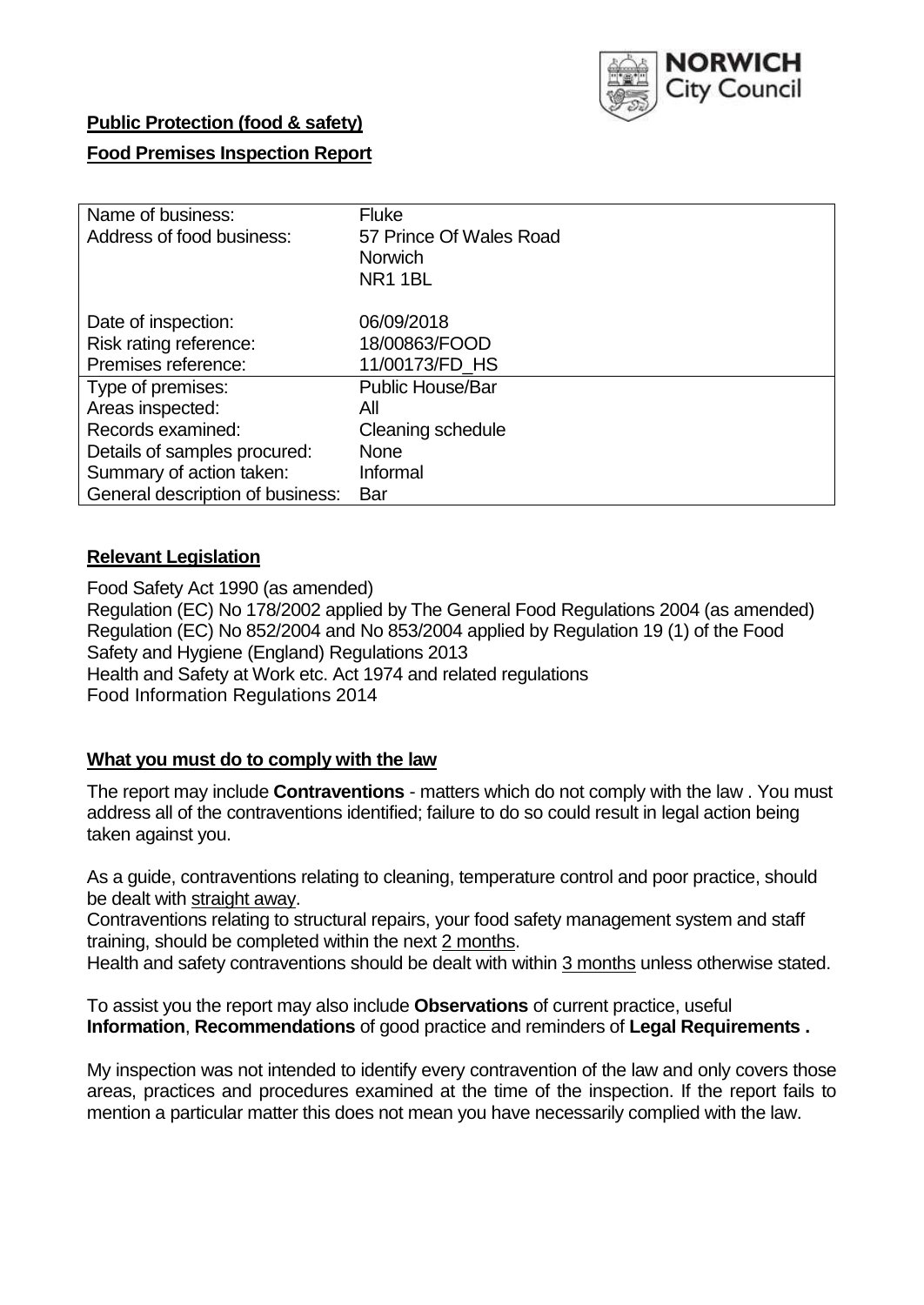# **FOOD SAFETY**

#### **How we calculate your Food Hygiene Rating:**

The food safety section has been divided into the three areas which you are scored against for the hygiene rating: 1. food hygiene and safety procedures, 2. structural requirements and 3. confidence in management/control procedures. Each section begins with a summary of what was observed and the score you have been given. Details of how these scores combine to produce your overall food hygiene rating are shown in the table.

| <b>Compliance Area</b>                     |          |    |           | <b>You Score</b> |                |    |           |    |          |  |  |
|--------------------------------------------|----------|----|-----------|------------------|----------------|----|-----------|----|----------|--|--|
| Food Hygiene and Safety                    |          |    |           | $\Omega$         | 5              | 10 | 15        | 20 | 25       |  |  |
| <b>Structure and Cleaning</b>              |          |    |           | $\Omega$         | 5.             | 10 | 15        | 20 | 25       |  |  |
| Confidence in management & control systems |          |    |           | $\overline{0}$   | 5              | 10 | 15        | 20 | 30       |  |  |
|                                            |          |    |           |                  |                |    |           |    |          |  |  |
| <b>Your Total score</b>                    | $0 - 15$ | 20 | $25 - 30$ |                  | $35 - 40$      |    | $45 - 50$ |    | > 50     |  |  |
| <b>Your Worst score</b>                    | 5.       | 10 | 10        |                  | 15             |    | 20        |    |          |  |  |
|                                            |          |    |           |                  |                |    |           |    |          |  |  |
| <b>Your Rating is</b>                      | 5        |    |           | 3                | $\overline{2}$ |    |           |    | $\Omega$ |  |  |

Your Food Hygiene Rating is 4 - a good standard



## **1. Food Hygiene and Safety**

Food hygiene standards are high. You demonstrated a very good standard of compliance with legal requirements. You have safe food handling practices and procedures and all the necessary control measures to prevent cross-contamination are in place. Some minor contraventions require your attention. **(Score 5)**

### Hand-washing

**Observation** there was no towel to the towel dispenser behind the downstairs bar. However towel was available